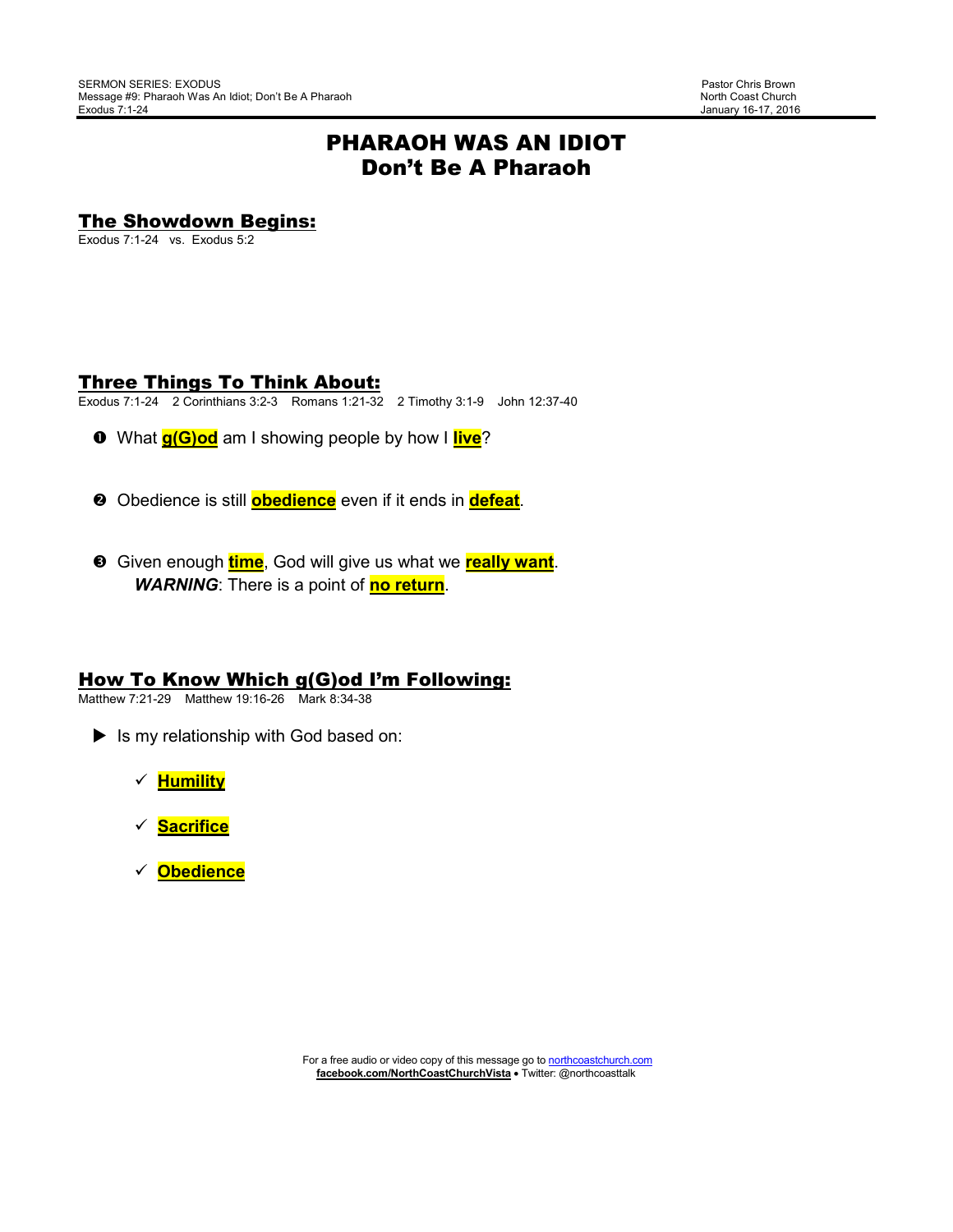For the week of January 17, 2016

#### **Welcome to the Winter Quarter of Growth Groups!**

This week we kick off our Winter Growth Group Quarter. Your first meeting will include a potluck dinner, time to get acquainted, as well as time to discuss your Growth Group Covenant. The homework has been shortened this week to allow ample time to accomplish this.

To prepare for this week's meeting, take some time to focus on the questions below and be prepared to share your answers with the group. Have a great first meeting as you come together to connect and encourage one another to grow and to see God work!

#### **GETTING TO KNOW YOU**

**1.** Would you rather...

*Be a miserable genius or...a happy moron?* 

*Be fluent in all languages or...a master of every musical instrument?* 

Be stuck in a broken elevator or stuck on a broken ski lift?

**2.** As you look to 2016, what are one or two things you're looking forward to?

**3.** Looking back at your notes from this week's teaching, was there anything that particularly caught your attention, challenged or confused you?

#### **DIGGING DEEPER**

**1.** This weekend we heard that obeying what God calls us to do can actually end in defeat. Those aren't easy words to hear for any of us. How do the following verses help us keep moving forward even when it seems like doing what God calls us to do has a negative result?

#### **Romans 8:28**

**<sup>28</sup>**And we know that in all things God works for the good of those who love him, who have been called according to his purpose. *[NIV]*

#### **Romans 8:35, 38-39**

**<sup>35</sup>**Who shall separate us from the love of Christ? Shall trouble or hardship or persecution or famine or nakedness or danger or sword?

**<sup>38</sup>**For I am convinced that neither death nor life, neither angels nor demons, neither the present nor the future, nor any powers, **<sup>39</sup>**neither height nor depth, nor anything else in all creation, will be able to separate us from the love of God that is in Christ Jesus our Lord. *[NIV]*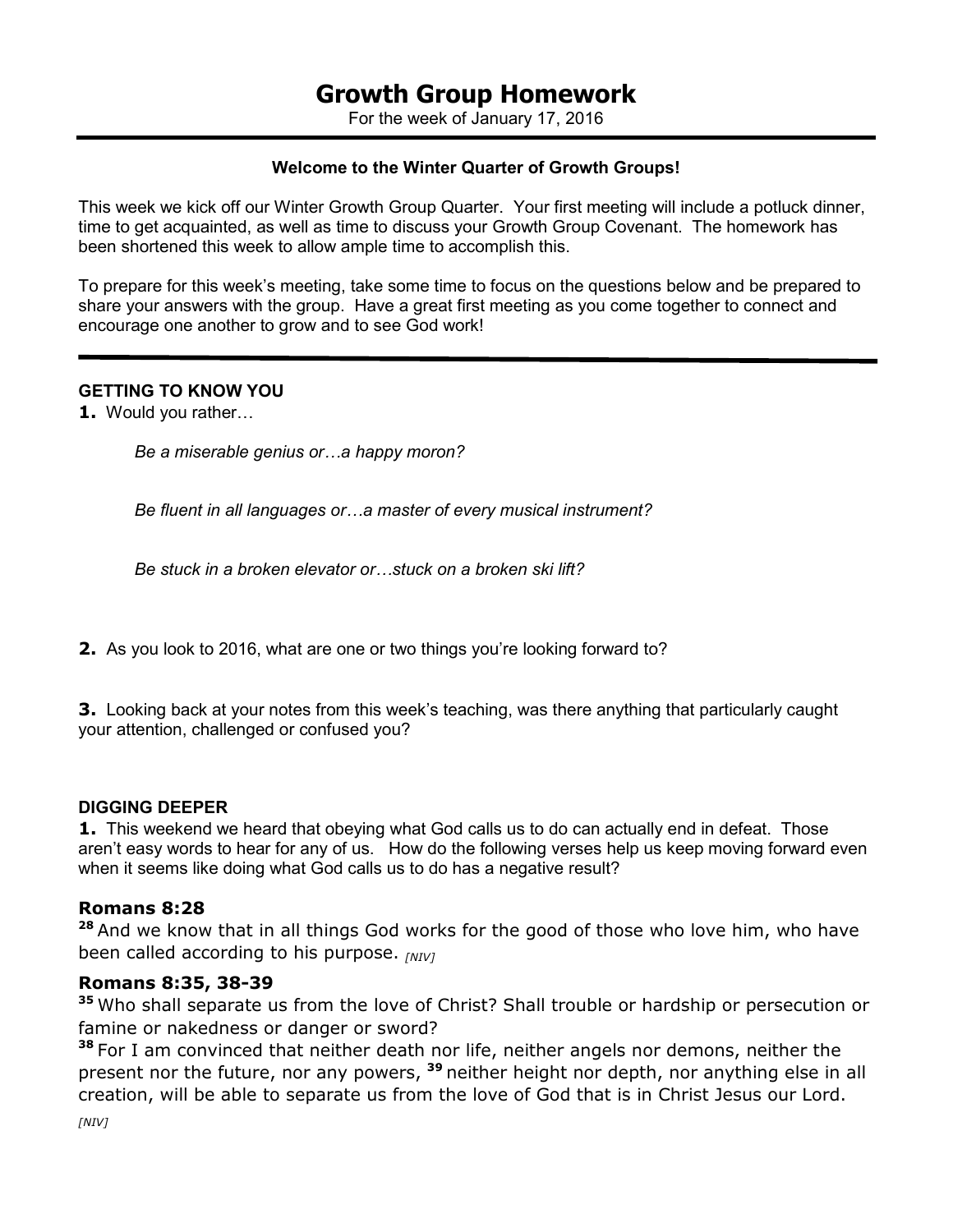#### **Philippians 4:12-13**

**<sup>12</sup>**I know what it is to be in need, and I know what it is to have plenty. I have learned the secret of being content in any and every situation, whether well fed or hungry, whether living in plenty or in want. **<sup>13</sup>**I can do all this through him who gives me strength. *[NIV]*

**2.** How we live our life communicates to others who God is. It is a great reminder that none of us live in a vacuum and that our actions and attitudes do make a difference. Fortunately, as a follower of Jesus, God's spirit is at work in our lives to help make that happen. How does Galatians 5:22-23 describe what the spirit wants to do through us as individuals and a church to impact our world for Jesus?

## **Galatians 5:22-23**

<sup>22</sup> But the fruit of the Spirit is love, joy, peace, forbearance, kindness, goodness, faithfulness, **<sup>23</sup>**gentleness and self-control. Against such things there is no law. *[NIV]*

Can you think of any examples in your own life of how God's Spirit helped you live out one of the "fruits of the spirit" listed in the Galatians passage?

#### **LAUNCHING YOUR GROWTH GROUP QUARTER**

Every quarter a group meets, it's interesting to see how God works as you get to know each other better, apply God's Word, and encourage each other to grow. Before you go over the Covenant in your group, take a moment and write down your responses to the two questions below:

What are you looking forward to in your Growth Group this quarter?

Looking back at the last section in this weekend's note sheet called "How to Know which g(G)od I'm following", is there one of the three check points that catches your attention as more important than the others to focus on this quarter? If so, explain.

# THE PURPOSE OF GROWTH GROUPS

Growth Groups exist to promote spiritual maturity and personal growth through meaningful Christian relationships and the study of God's Word. (Romans 8:29 & Hebrews 10:24-25). Here's how it will happen:

#### **SHARE**

Each week we'll take time to share what is happening in our lives. At first this sharing will include planned "sharing questions." But after the first few weeks, it will become more informal and personal as we feel more comfortable.